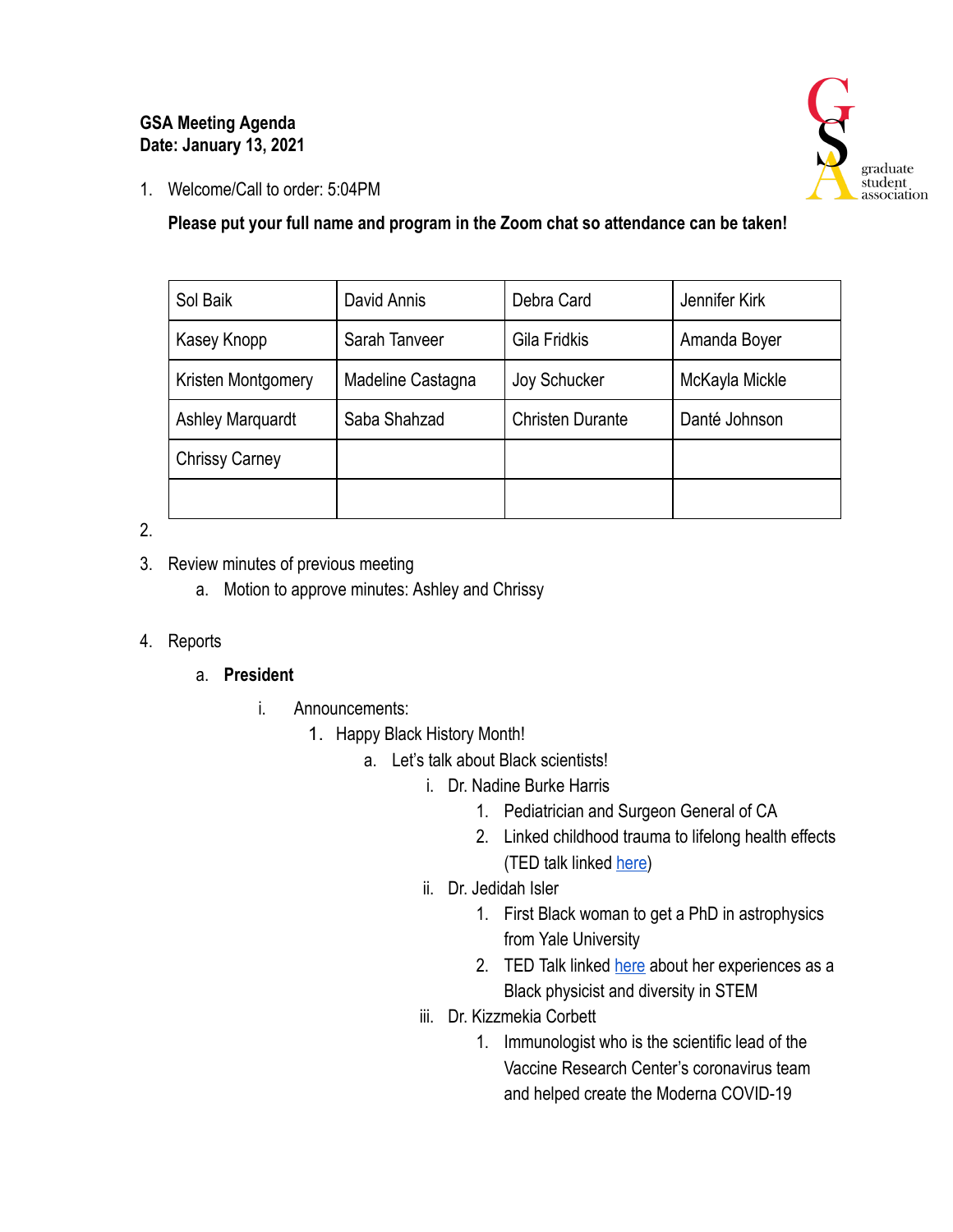vaccine!

- 2. CBS news article linked [here](https://www.cbsnews.com/news/covid-19-vaccine-development-kizzmekia-corbett/) to learn more about her life and her work as a scientist!
- b. Resources to engage in BHM:
	- i. The National Museum of African American History and Culture in D.C. has organized virtual events for BHM linked [here](https://nmaahc.si.edu/events/upcoming).
	- ii. Sign up for "28 Days of Black History" linked here. Each evening in February, you will receive an email with information about a work that celebrates Black history in the U.S. with an introduction, discussion questions, and actions items!
- 2. COVID-19 vaccination is underway at UMB. Check out the UMMC COVID-19 Vaccine Phase Distribution Plan. The state of Maryland is vaccinating individuals in phases 1A, 1B, and 1C.
	- a. If you are an essential researcher working on campus doing animal work or working with human samples, you are in phase 1C and may be able to be vaccinated by UMMC.
		- i. If you haven't already, fill out the vaccine registration form that President Jarrell sent out!
	- b. You can also sign up to get vaccinated outside of the university within the city.
	- c. The Baltimore Convention Center is also offering vaccinations starting this week.
	- d. If you have been seen at UM Immediate Care, you are in the UMMS as a patient and can register through UMMS.
- 3. Lyft Discount Program Updates as of February 1st:
	- a. The Lyft On-Demand Shuttle program will offer up to \$10 off per ride at a maximum of 24 rides per month. This program offers rides from UM shuttle stop to UM shuttle stop.
	- b. The Lyft Ride Smart program will now operate 24/7 and offer up to \$5 off per ride at a maximum of 3 rides per month.

### b. **Vice President**

- i. Announcements
	- 1. Social Activities Committee: No new announcement. Committee members, look out for a meeting email soon!
	- 2. USGA Announcements: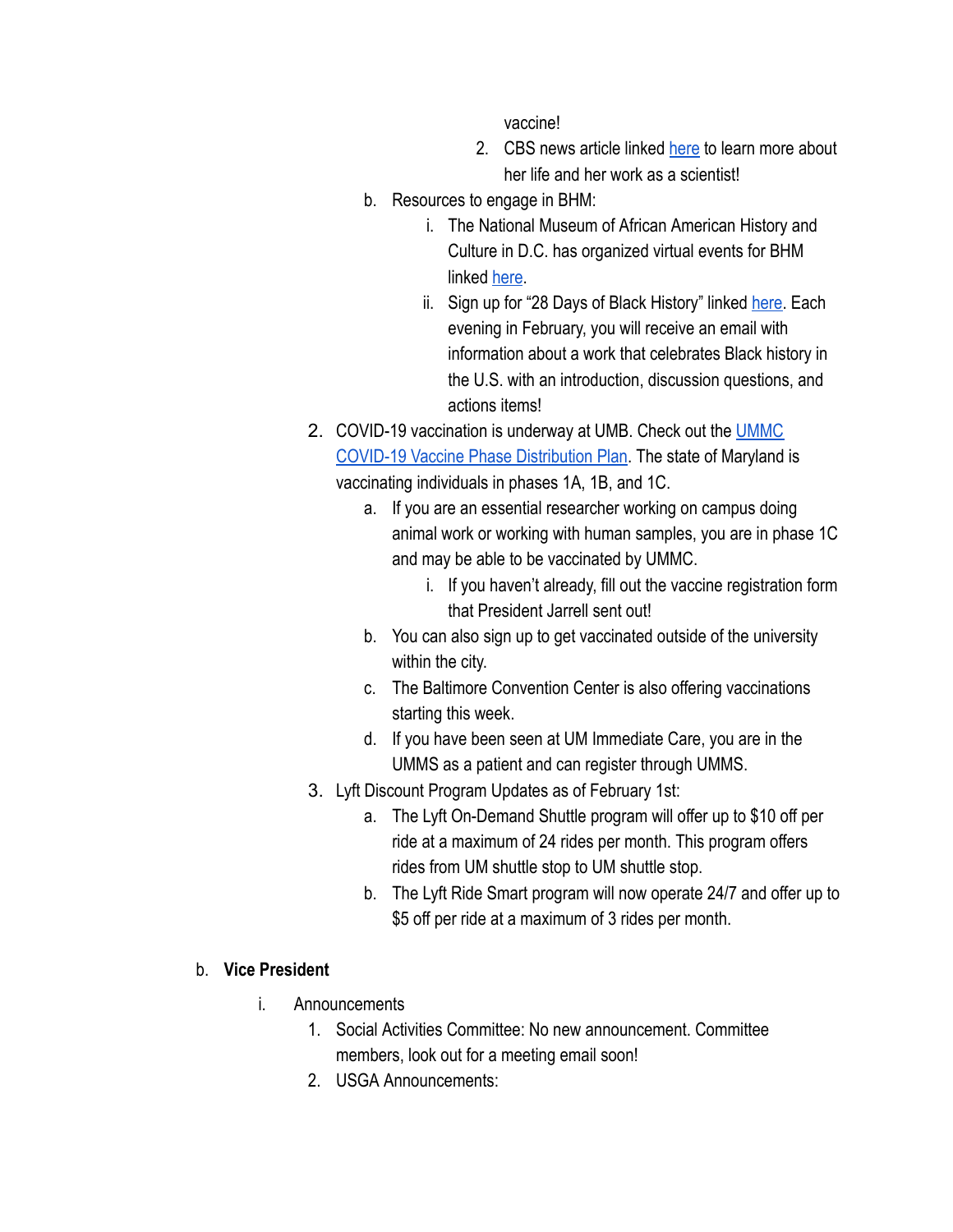- a. WE NEED SENATORS! One of our senators has dropped. We need a full slot of senators or we will lose USGA representation. Please consider taking on this role, or serving as an alternate! Reach out to me for details.
- b. USGA is sending a letter to President Jarrell to incorporate sustainability content into all curricula across UMB. No change yet - the letter just informs the President that this is an issue students care about. Here's a link to a [FAQ document](https://docs.google.com/document/d/1ns6NiemFeUMJKdDOyM2bkHCJpM3v--UjU-2AveOaLmU/edit)
- c. SSW is reviewing curricula for equity. Offered to meet with other schools/programs to discuss this process if there is interest.
- d. New Equity Committee to become a part of USGA. This started as an external organization committed to organizing student equity efforts across campus, but will now be a permanent part of USGA. There will be a DEI Officer position on the USGA e-board that is open to ALL STUDENTS. Only requirement is that you be a UMB student for six months. If interested in this or the Equity Committee, reach out and I will get you hooked up with Niv so you can receive informational emails!
- e. SafeRide resuming soon!

### c. **Treasurer**

- 1. Current Balance in GSA checking account: \$8111.85
	- **a.** Celeste will deposit if we go below \$5000
- 2. Moving forward, all awards above \$100 will be deposited to student account
- 3. Spring 2021 budget
	- a. Propose: [https://docs.google.com/spreadsheets/d/1ep-Wye13Lau3YsmW3](https://docs.google.com/spreadsheets/d/1ep-Wye13Lau3YsmW3EpG5t4mslNB4zKSeDFLxwZQmFc/edit#gid=0)  [EpG5t4mslNB4zKSeDFLxwZQmFc/edit#gid=0](https://docs.google.com/spreadsheets/d/1ep-Wye13Lau3YsmW3EpG5t4mslNB4zKSeDFLxwZQmFc/edit#gid=0)
	- b. Motion
- 4. Finance Committee:
	- **a.** NA

### d. **Secretary**

- i. Announcements:
	- 1. GRC will be held virtually March 26th. The call for abstracts/ registration was sent out earlier this week. Registration for the Advancement to Candidacy Ceremony, held on the same day, can also be found [here](https://umbforms.wufoo.com/forms/q1kxzejx00uqu0p/).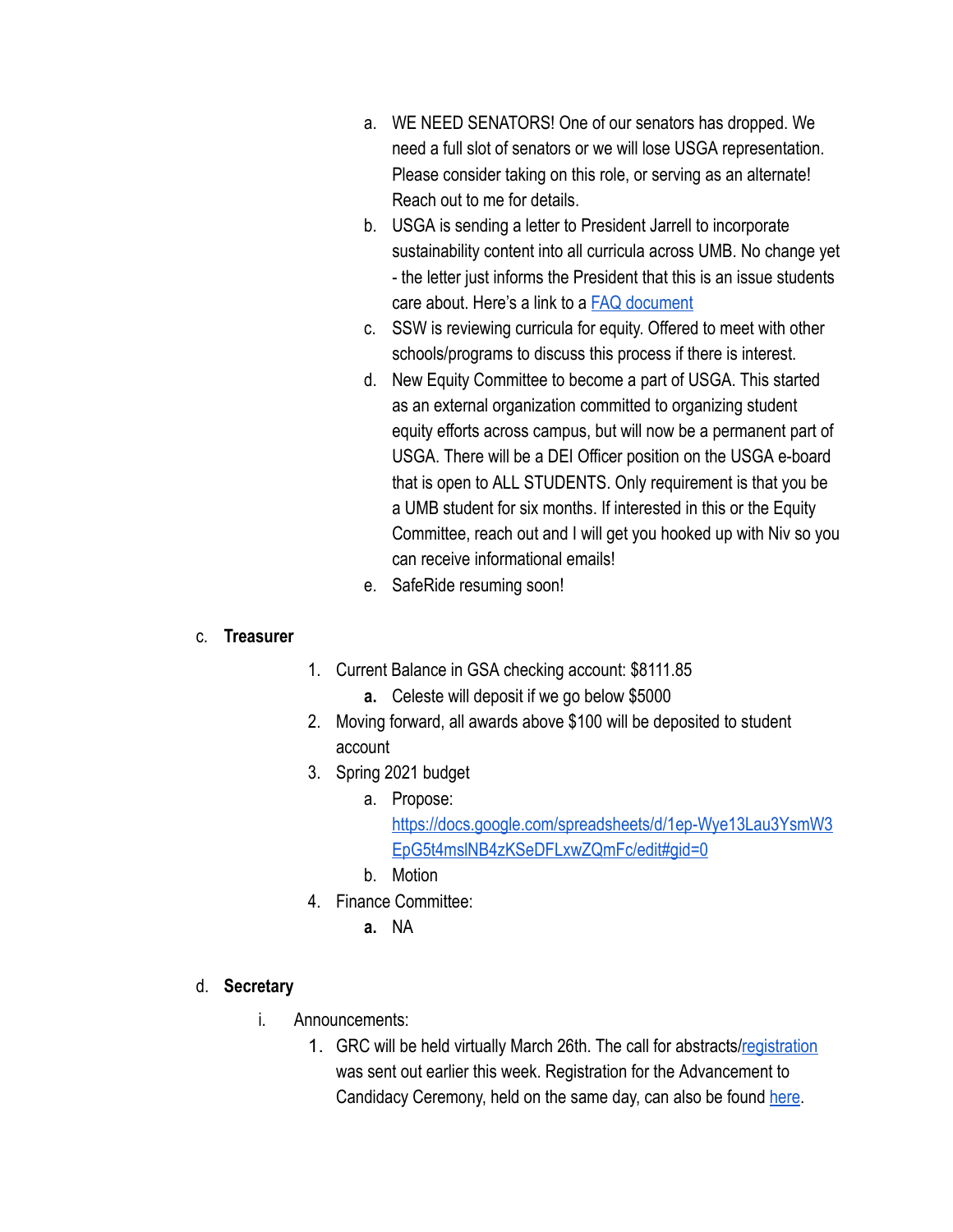- 2. Will meet with Dr. Lilly, Dr. Alvarez, and others from UMB/UMD to talk about how to move forward with [Mental Health First Aid Training](https://www.mentalhealthfirstaid.org/) Initiative this Thursday.
- 3. I am no longer asking you to sign up for subcommittees. If you are on the stipend subcommittee, you may receive an email asking you to switch subcommittees!

### **e. Grad Council rep**

- i. Announcements:
	- 1. Congratulations to our Spring 2021 Research Award winner, Katherine Endy!
	- 2. If you ordered a shirt or mask and have not picked it up or somehow didn't get the email (some have been going to SPAM) please contact me so we can get you your shirt and/or mask! If you are interested in purchasing a shirt or mask please email me or type in the chat to ask more questions!
- ii. U of M grad council:
	- 1. First meeting of 2021 will be tomorrow, February 4.
- f. **PR**
- i. Announcements:
	- 1. February issue lost in space--be on the lookout for it! It has a lot of great info
		- a. Please send me any news, events, announcements, personal pieces, etc!
	- 2. Consider signing up for one of my subcommittees! No members in either one yet
		- a. Communications: Help gather info and come up with story ideas for the monthly Grad Gazette
		- b. Volunteer/Outreach: Help find and plan volunteer opportunities within the Baltimore community
- ii. Communications Committee
	- 1. No updates
- iii. Volunteer Committee:
	- 1. No updates
- g. Meyerhoff: No updates for today.
- h. NOVA: NOVA is currently planning events for a virtual Brain Awareness Week in

mid-March so look out for further info on that!

**i. Program Rep Updates/Questions/Concerns:**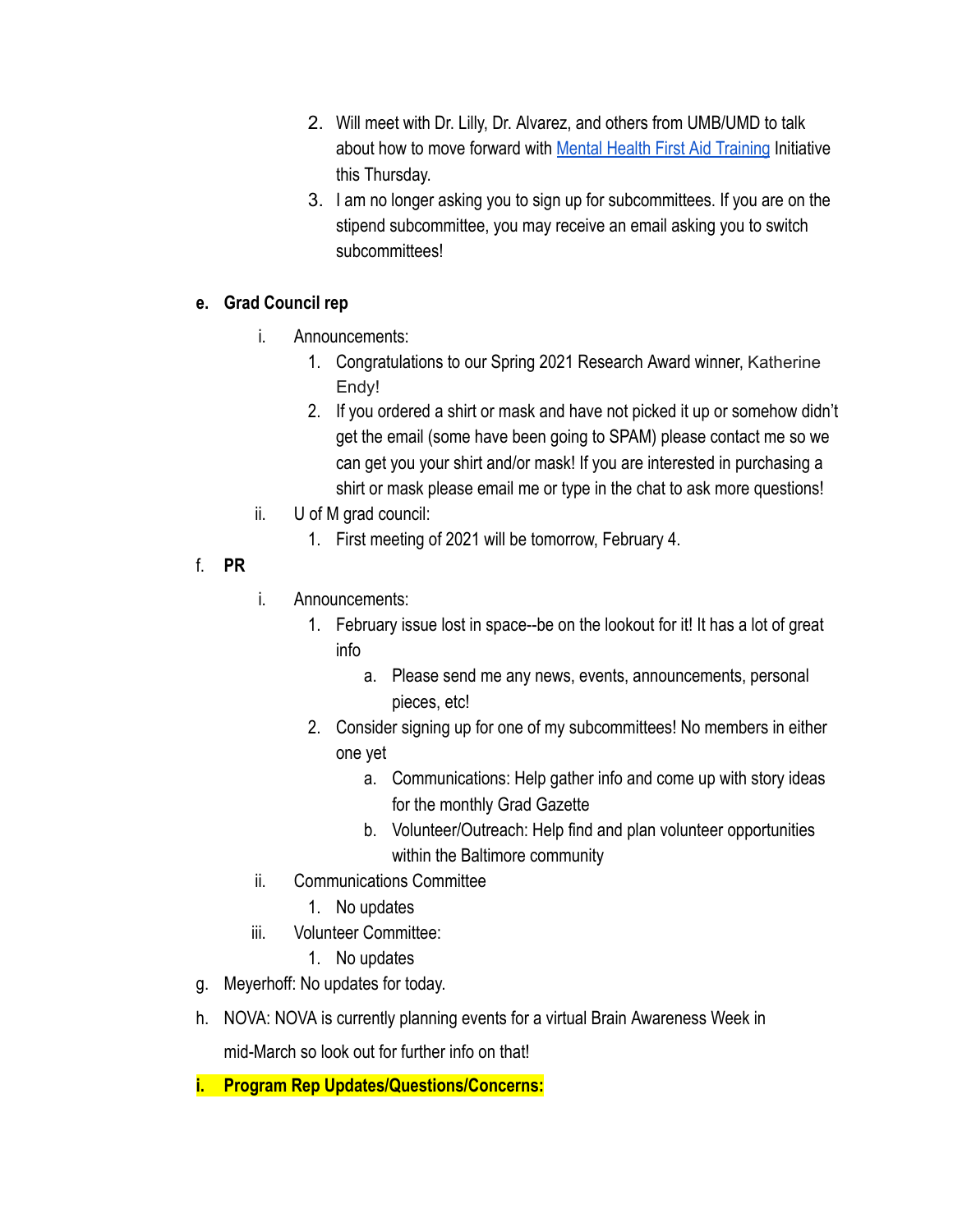- i. Student awareness of the various advocates other than program coordinators (Sharron Graves: sgraves@som.umaryland.edu)
- ii. (Hadley on behalf of a student) Another student has had the same problem with the telehealth services offered, had an appt cancelled while in distress.
- 5. Old Business:
	- a. Meet & Confer updates
		- i. Meeting occurred on 1/22/21
		- ii. Discussed:
			- 1. Parking on campus
				- a. Working to have more accessible parking on campus
					- i. Parking on campus after 4PM
					- ii. Decreased parking cost at Lexington Rooftop garage (to be less than \$45)
					- iii. Increase safety and lighting around Lexington garages
				- b. Discussed designating parking as an "educational cost" for students
					- i. This would allow mentors or the Graduate School to support this
					- ii. Will follow-up
			- 2. GRA stipend review
				- a. HR has completed their stipend review and recommended increases, according to Erin Golembewski.
				- b. Other updates in New Business (below)
			- 3. COVID-19 vaccine distribution on campus
				- a. Currently UMMC is vaccinating faculty, staff, and students in phases 1A, 1B, and 1C
				- b. Be sure to fill out vaccine registration form that President Jarrell sent out
			- 4. Mental First Aider Training at UMB
				- a. Proposed this program for UMB faculty, staff, and students
				- b. Will discuss updates on this in the next section of Old Business (below)
		- iii. Planned next agenda items:
			- 1. GRA stipends
			- 2. Parking as "educational cost"
			- 3. Anything else that we should bring to their attention?
	- b. Mental First Aider Training
		- i. Considerable interest by Dr. Lilly and Dr. Alvarez in this opportunity for UMB faculty, staff and students
			- 1. URECFit, the Student Counseling Center, and Human Resource Services have all explored this training for UMB (was planned for some trainings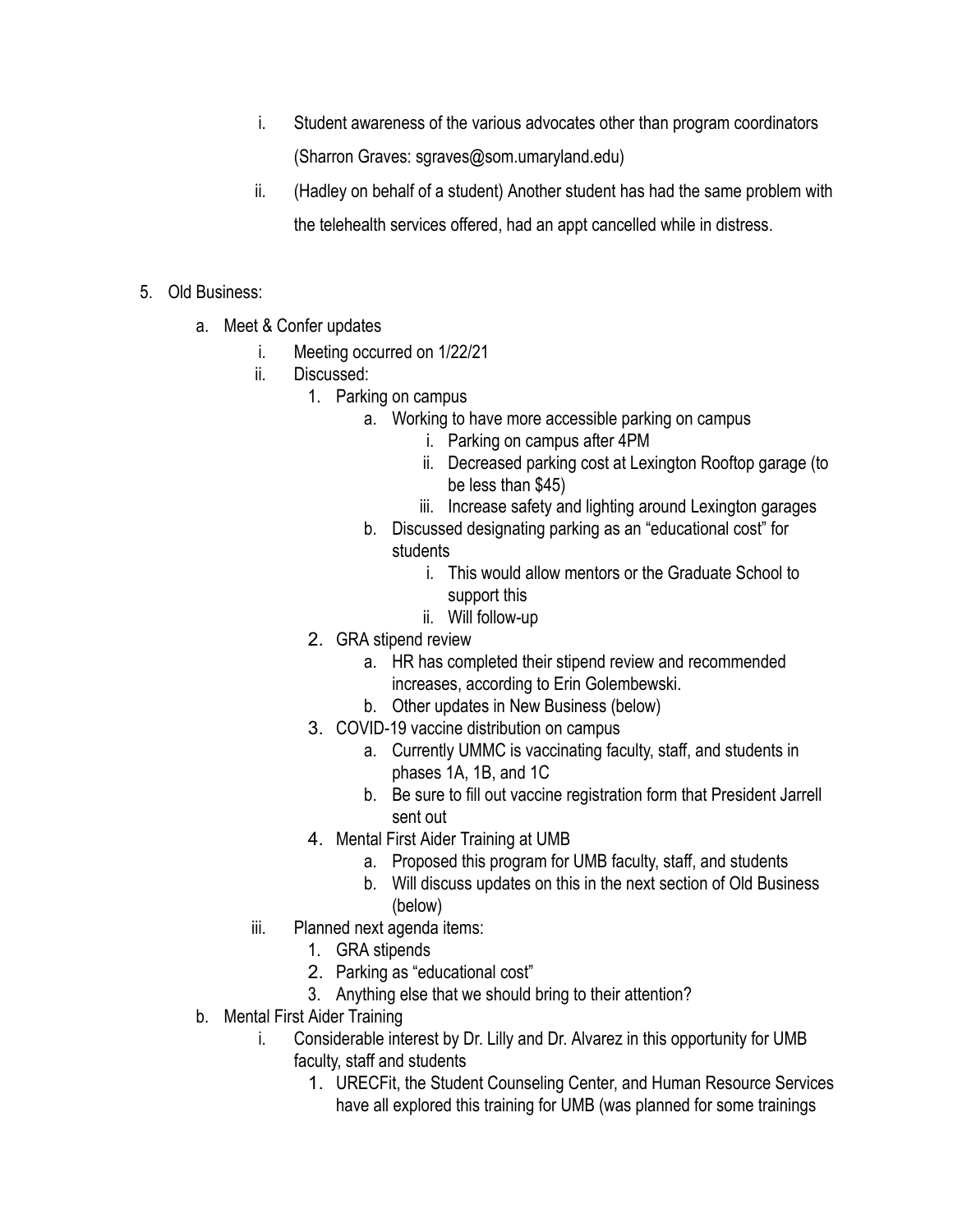last year but was cancelled due to COVID-19) but nothing has moved forward recently

- ii. Meeting this Thursday February 4th from 9-10AM to discuss initial thoughts and ideas
	- 1. To attend: Dr. Patricia Alvarez, Dr. Flavius Lilly, individuals from UMB Student Counseling Center, trainers from College Park, and students
	- 2. Open to all reps as well! Please email me if you'd like to attend this virtual meeting.
- 6. New Business:
	- a. Dr. Patricia Alvarez is forming a UMB Student Affairs Advisory Board
		- i. Looking for a student to represent the Graduate School
		- ii. This advisory board will serve as the student voice in Student Affairs
		- iii. Time commitment: 1-2 hr meeting 4X per year. Serve as rep for 1 year.
		- iv. Please email me if you are interested!
			- 1. Need to know by this Friday February 5th!
	- b. Getting to and from campus during the pandemic...
		- i. Lyft program updates
			- 1. The Lyft On-Demand Shuttle program will offer up to \$10 off per ride at a maximum of 24 rides per month. This program offers rides from UM shuttle stop to UM shuttle stop.
			- 2. The Lyft Ride Smart program will now operate 24/7 and offer up to \$5 off per ride at a maximum of 3 rides per month. This program offers rides within their designated SafeRides perimeter.
		- ii. SafeRides program
			- 1. Working to bring this program back this semester!!!
				- a. Chief Leone said in an email: "We are aggressively looking at how we can get UMB's Safe Ride back up and running."
		- iii. Safe Walks program
			- 1. Working to incorporate into UMB app for requests and visible wait times
		- iv. Working to increase the perimeter of these programs
			- 1. Can use geo-mapping with student local addresses to determine where current students live and will adjust based on that new assessment
			- 2. Meeting will be next week (week of 2/8/21)
	- c. GRA Stipend Increases for all UMB Graduate students
		- i. Background:
			- 1. UMB HR conducted salary review, starting in the fall, for all UMB faculty and staff (including graduate students on graduate assistantships)
			- 2. Erin Golembewski mentioned that the recommendation to the Graduate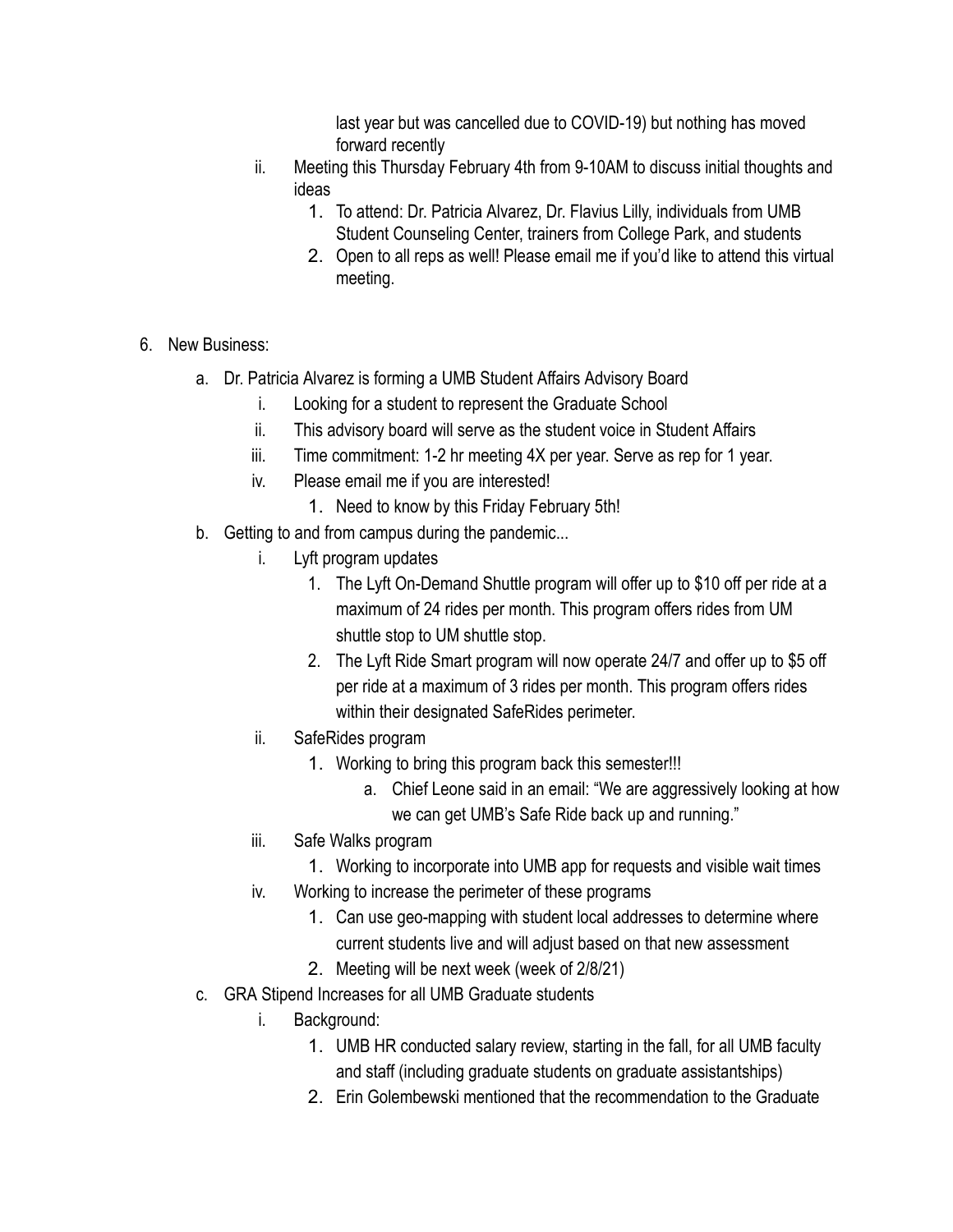School was to increase stipends for graduate students on graduate assistantships

- 3. As of now, only GPILS students will receive stipend increases (increase by \$2K) starting in July 2021 for current students and September 2021 for new students
- 4. Stipend information:
	- a. FY 2020 2021 Graduate School program [stipends](https://www.graduate.umaryland.edu/Costs-and-Aid/Graduate-Assistantships/)
	- b. [Graduate School Handbook](https://www.graduate.umaryland.edu/media/Graduate-School/GSA/Documents/GA_Guide2019-2020.pdf) (information on stipends via graduate assistantships on p.9)
	- c. NIH salary [recommendation](https://grants.nih.gov/grants/guide/notice-files/NOT-OD-21-049.html) limit for FY 2021 (released 1/27/21)
		- i. Predoctoral: \$25,831
		- ii. Any stipend amount above this has to get approval from the Graduate School
- ii. The Issue: All other non-GPILS students within the Graduate School are not set to receive stipend increases
- iii. Initial ideas on how to move forward to advocate for stipend increases across **all**  programs:
	- 1. Meet with Erin Golembewski to gain transparency on this issue
	- 2. Bring this to the Meet & Confer meeting this month to put pressure onto the Graduate School from top leadership
- iv. Let's discuss this together:
	- 1. What are your thoughts on the lack of stipend increases across the Graduate School?
	- 2. What information would you like to know about how these decisions were made? How are these decisions made? Does it matter how many campuses the program is on? How does program funding alter changes in student stipend?

Is this disproportionately affecting programs that are a majority under-represented students?

- 3. Have you contacted your program's leadership with questions about this yet?
- 4. What is the best way that GSA can advocate for your program on this issue? Petition- include alum